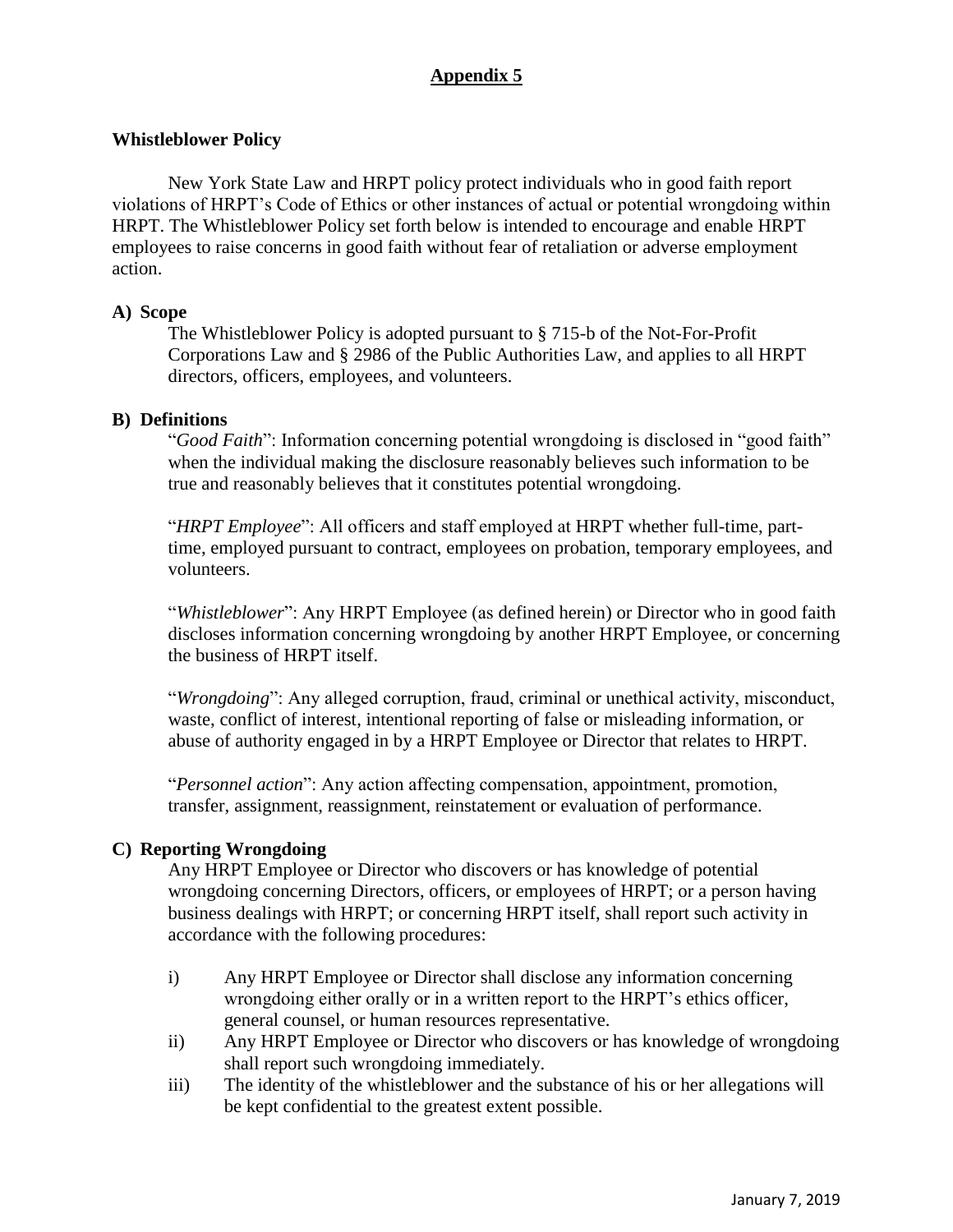- iv) The individual to whom the potential wrongdoing is reported shall refer the issue to the General Counsel or the Director of HR (who shall disclose the issue to the General Counsel).
- v) Should an HRPT Employee or Director who has knowledge of potential wrongdoing believe in good faith that disclosing information within the HRPT would likely subject him or her to adverse personnel action or be wholly ineffective, HRPT Employee or Director may instead disclose the information to the Authorities Budget Office or an appropriate law enforcement agency, if applicable. The Authorities Budget Office's toll free number (1-800-560-1770) should be used in such circumstances.

## **D) No Retaliation or Interference**

No HRPT Employee or Director shall retaliate against any whistleblower for the disclosure of potential wrongdoing, whether through threat, coercion, or abuse of authority; and, no HRPT Employee or Director shall interfere with the right of any other HRPT Employee or Director by any improper means aimed at deterring disclosure of potential wrongdoing. Any attempts at retaliation or interference are strictly prohibited and:

- i) No HRPT Employee or Director who in good faith discloses potential violations of HRPT's Code of Ethics or other instances of potential wrongdoing shall suffer harassment, retaliation, or adverse personnel action because of the disclosure.
- ii) All allegations of retaliation against a Whistleblower or interference with an individual seeking to disclose potential wrongdoing will be thoroughly investigated by HRPT.
- iii) Any HRPT Employee or Director who retaliates against or attempts to interfere with any individual for having in good faith disclosed potential violations of HRPT's Code of Ethics or other instances of potential wrongdoing is subject to discipline, which may include termination of employment.
- iv) Any allegation of retaliation or interference will be treated seriously, and, irrespective of the outcome of the initial complaint, will be treated separately from the initial complaint.

# **E) Other Legal Rights Not Impaired**

The Whistleblower Policy set forth herein is not intended to limit, diminish or impair any other rights or remedies that an individual may have under the law with respect to disclosing potential wrongdoing free from retaliation or adverse personnel action.

- i) Specifically, this Whistleblower Policy is not intended to limit any rights or remedies that an individual may have under the laws of the State of New York, including but not limited to the following provisions: Civil Service Law § 75-b, Labor Law §740, State Finance Law § 191 (commonly known as the "False Claims Act"), and Executive Law § 55(1).
- ii) In order to preserve remedies pursuant to Civil Service Law § 75-b or Labor Law § 740 (which bar an employer from retaliatory action against an employee), an employee whistleblower must, prior to disclosing information to a government body, make a good faith effort to provide the employer the information to be disclosed, allowing a reasonable time to take appropriate action, unless there is imminent and serious danger to public health or safety.